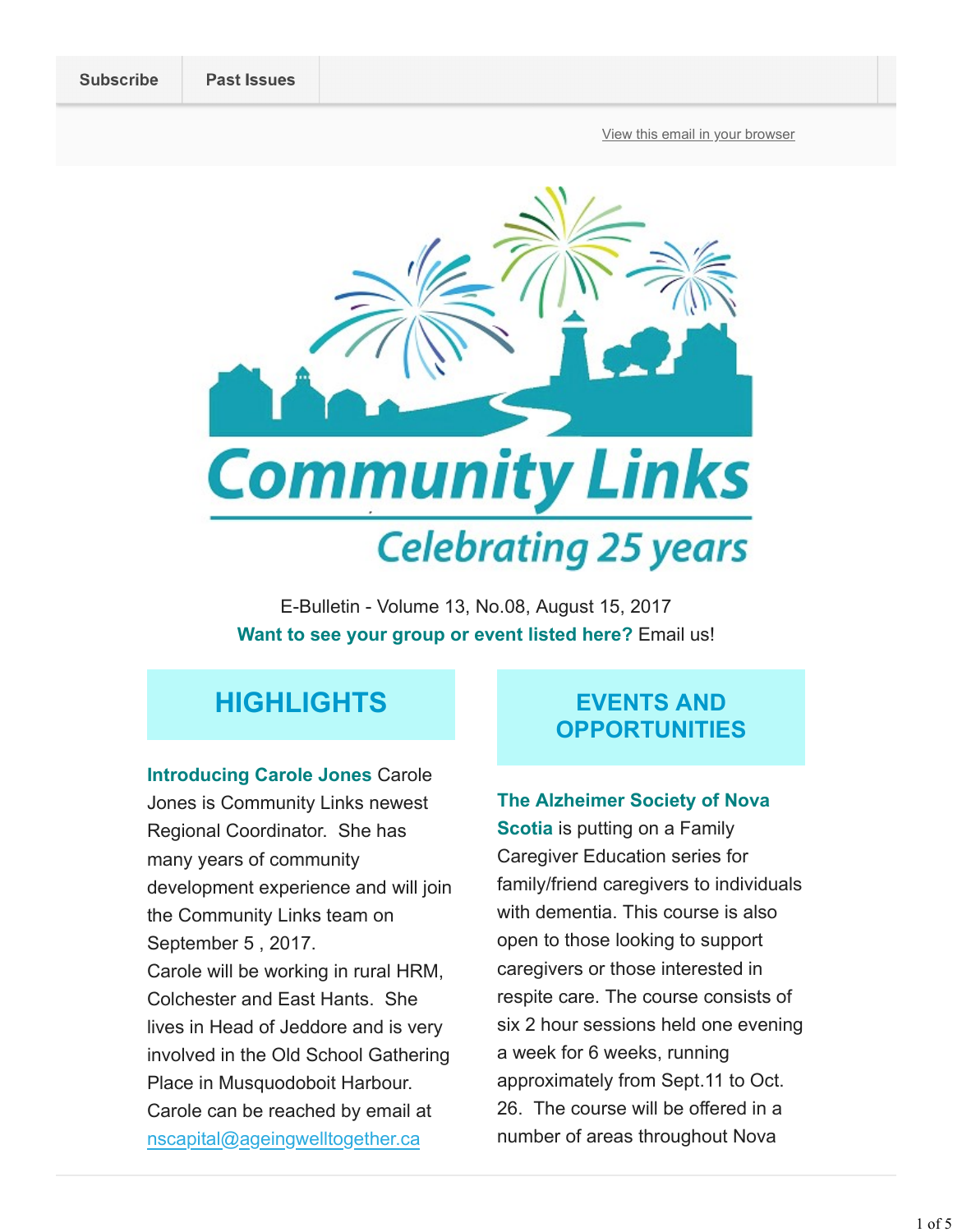#### Year of Ageing Well Photo Contest is back! With Prizes!

Community Links invites photos that depict some aspect of ageing well, like active living, social interaction and community involvement among older adults in Nova Scotia (50+). We encourage photos that celebrate the diversity of our population and inter-generational relationships.

Visit www.nscommunitylinks.ca to view our 2017 calendar online. To submit a photo, or for more information:

email: info@nscommunitylinks.ca or call toll free 1-855-253-9355. Photo subjects must sign a form permitting their photo to be used by Community Links in its publications. Visit our site for a copy of the permission form.

# SAVE THE DATE

course near you here.

**Public Lectures** can be a great evening out. You can learn something new, or find out what's happening in a field you're already familiar with. Most universities put them on throughout the school year. The Royal Nova Scotia Historical Society is coming back with a great series of lectures starting in September. Check out the line-up here.

#### A Bleat for Wool!

Volunteer knitters at Chebucto Links, in partnership with iNova Credit Union, supply local elementary schools with donations of knitted hats and mittens. The knitters also make toques for Hope Cottage, and finger puppets and teddy bears for the IWK. If you have yarn you would like to donate to their knitting projects, please call Chebucto Links at 902-422-3525 or email:

chebucto.links@ns.sympatico.ca.

## FUNDING **OPPORTUNITIES**

# The Mental Health Foundation of Nova Scotia is calling for applications for their biannual

Community Grants, given out to individuals and organizations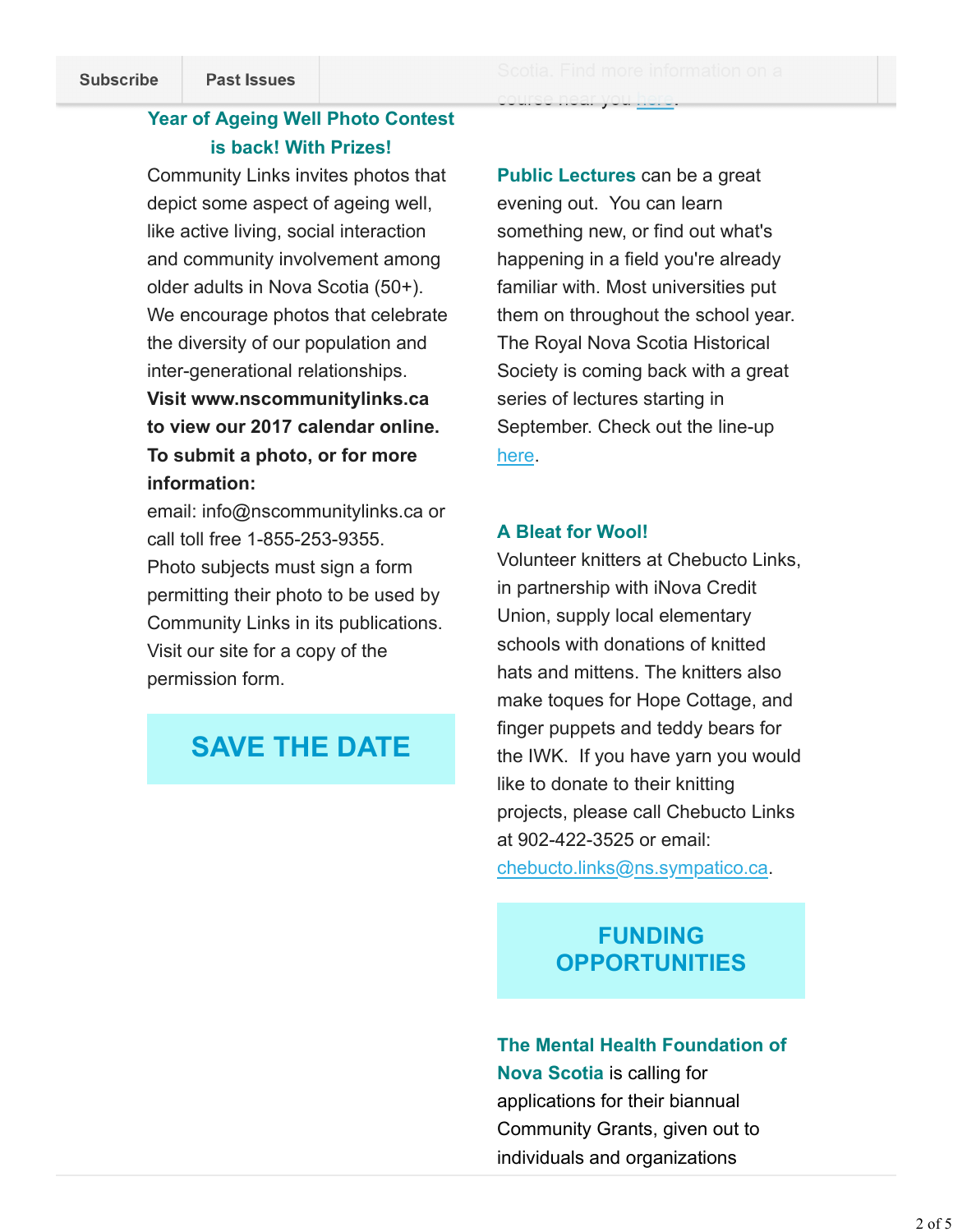Translation is hosting an exhibition titled Age and Creativity that will feature works that challenge the assumptions about aging, and bring to light various social factors as they intertwine with the experience of aging. The exhibit will be available for viewing at the MSVU art gallery from Sept. 8 to Nov. 12, with a public opening and reception taking pace on October 1 at 2 pm..

National Pensioners **November 1988** Fédération Nationale Federation NDE des Retraités

#### The National Pensioners

Federation is hosting its 73rd annual convention in Dartmouth this year. It will be taking place in the DoubleTree by Hilton from October 3-5, 2017. Find more information including deadlines online at the NPF website.

#### The Nova Scotia Centre on Aging throughout NS to support programs in partnership with Bodies in and services that serve to improve

the mental health of Nova Scotians. Applications are due August 31, 2017. Find more information at http://www.mentalhealthns.ca /community-apply.

## The Nova Scotia Community

Health Boards have moved the deadline for Wellness Grant funding to October 15th at midnight. Find out more about the process and applications here.

### July Trivia Question Answer and **Winner**

Nova Scotians are being asked to remove, wash, and put away for the season, all birdbaths and feeders where birds might congregate to help slow the spread of a contagious avian parasite called trichomonosis. This parasite causes infections in affected birds throats and is largely affecting finches. Thanks to those of you who submitted answers. Our prize winner this month is Anne MacDonald Congratulations!

#### August Trivia Question

Currently in the theaters is An Inconvenient Sequel; this is a follow up to what original film released in 2006?

Reply with your answer for chance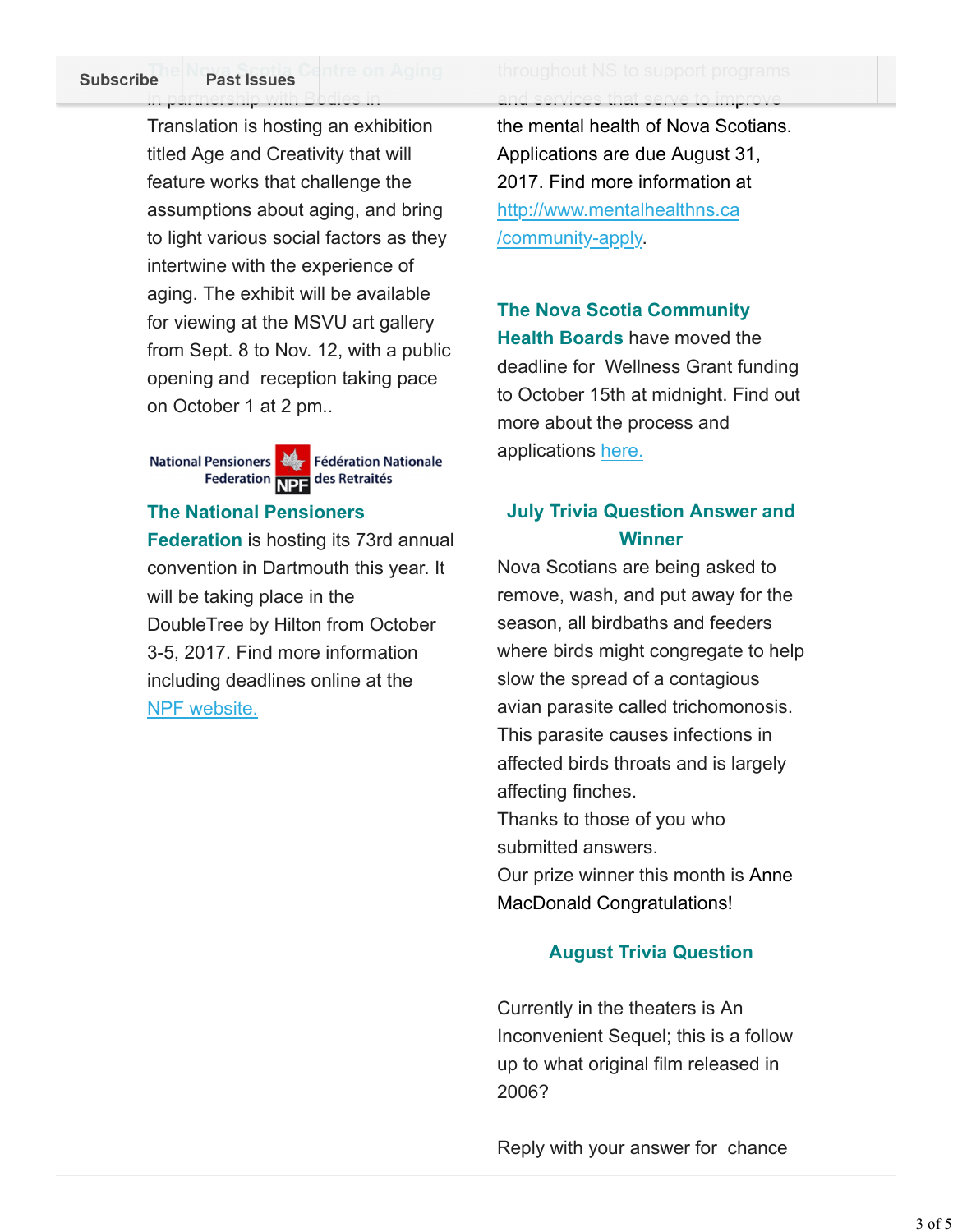

The Alzheimer Society of Nova

Scotia is hosting their 28th Annual Provincial Alzheimer Conference on October 23-24 2017 at the DoubleTree by Hilton, Dartmouth. Find more information and registration at the Alzheimer NS website

#### Looking for something to do?

Check out the events happening at your local public library. Get connected by first selecting your area on the NS Provincial Library map.

#### The Halifax Public Gardens are

celebrating their 150th anniversary this summer with tons of great activities. Check out their July calendar of events here.

#### Welcome to our new E-Bulletin!

We've decided to switch things up and give this new format a try. This format will hopefully be more viewer friendly allowing for our news to be delivered straight from your inbox. We also hope it allows readers to more easily access the linked web-pages and materials. We would love to hear our feedback! Email info@nscommunitylinks.ca or reply to this email with any comments.

Enjoy!

Check Out Our New Nostalgia Quiz!